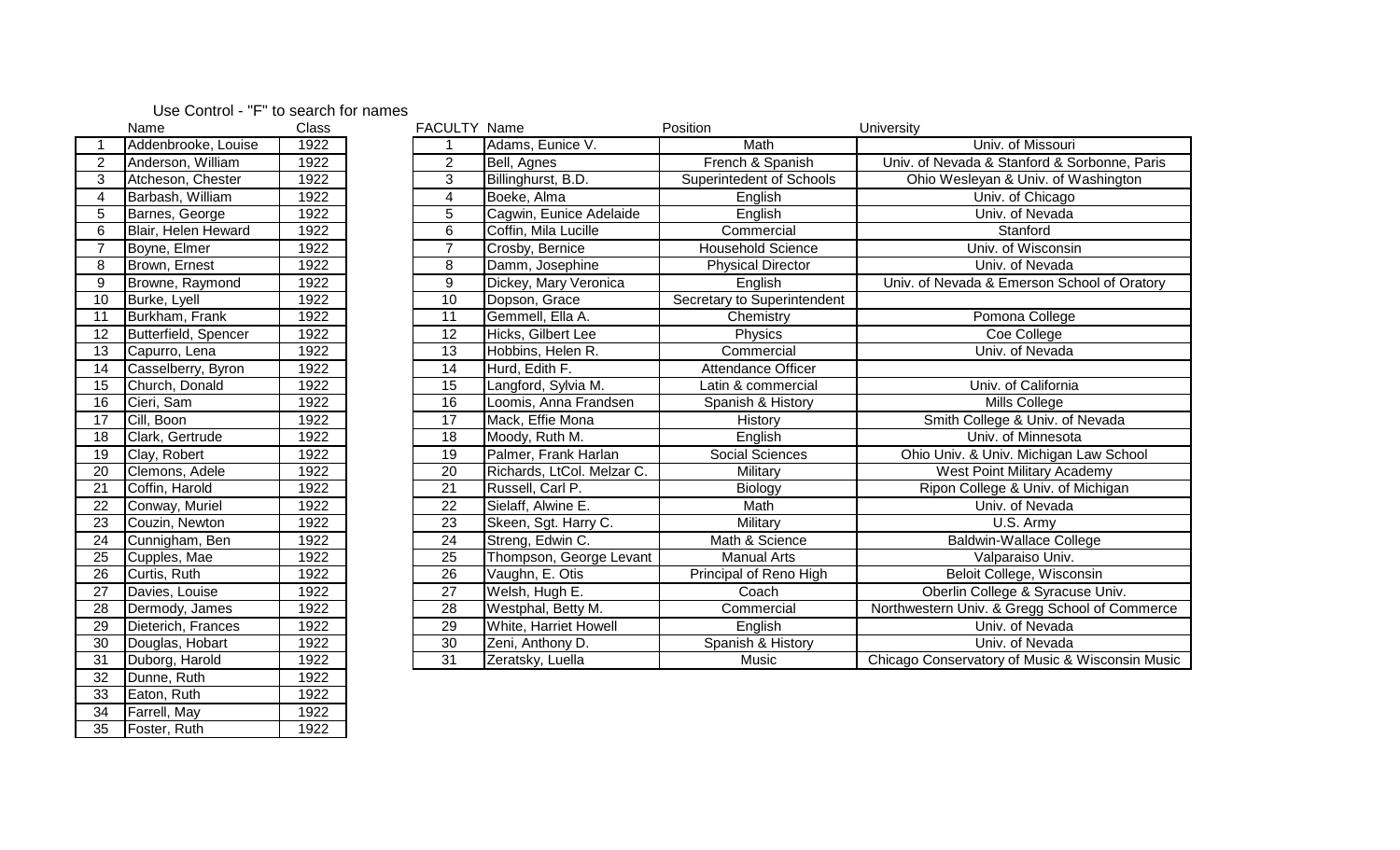| 36              | Freeman, Aileen   | 1922 |
|-----------------|-------------------|------|
| 37              | Gasho, James      | 1922 |
| 38              | Gelmstedt, Clyde  | 1922 |
| $\overline{39}$ | Gray, Joe         | 1922 |
| 40              | Gray, Mary        | 1922 |
| $\overline{41}$ | Gritton, Wesley   | 1922 |
| 42              | Gunter, Ruth      | 1922 |
| $\overline{43}$ | Harrigton, Alice  | 1922 |
| $\overline{44}$ | Harrison, Lee     | 1922 |
| 45              | Holland, Muriel   | 1922 |
| 46              | Holstrom, Walter  | 1922 |
| 47              | Howell, Eugene    | 1922 |
| 48              | Humphrey, Frances | 1922 |
| 49              | Humphrey, Freda   | 1922 |
| 50              | Jee, Ock P.       | 1922 |
| 51              | Jones, Alberta    | 1922 |
| 52              | Kennedy, Hazel    | 1922 |
| 53              | Kline, Lawton     | 1922 |
| 54              | Laiolo, Olga      | 1922 |
| 55              | Larcombe, Ruth    | 1922 |
| 56              | Leak, Howard      | 1922 |
| 57              | Leonasio, Mary    | 1922 |
| 58              | Lewis, Ida        | 1922 |
| 59              | Lincoln, Leslie   | 1922 |
| $\overline{60}$ | Loder, Daphn      | 1922 |
| 61              | Lohlein, Harold   | 1922 |
| 62              | Lyon, Arthur      | 1922 |
| 63              | McIntosh, John    | 1922 |
| 64              | Miller, Edgar     | 1922 |
| 65              | Murphy, Maurice   | 1922 |
| 66              | Nash, Russell     | 1922 |
| 67              | Nelson, Evelyn    | 1922 |
| 68              | Newman, Jessie    | 1922 |
| 69              | Ninnis, Thelma    | 1922 |
| $\overline{70}$ | North, Nevel      | 1922 |
| $\overline{71}$ | Olds, Alice       | 1922 |
| $\overline{72}$ | Peterson, Viggo   | 1922 |